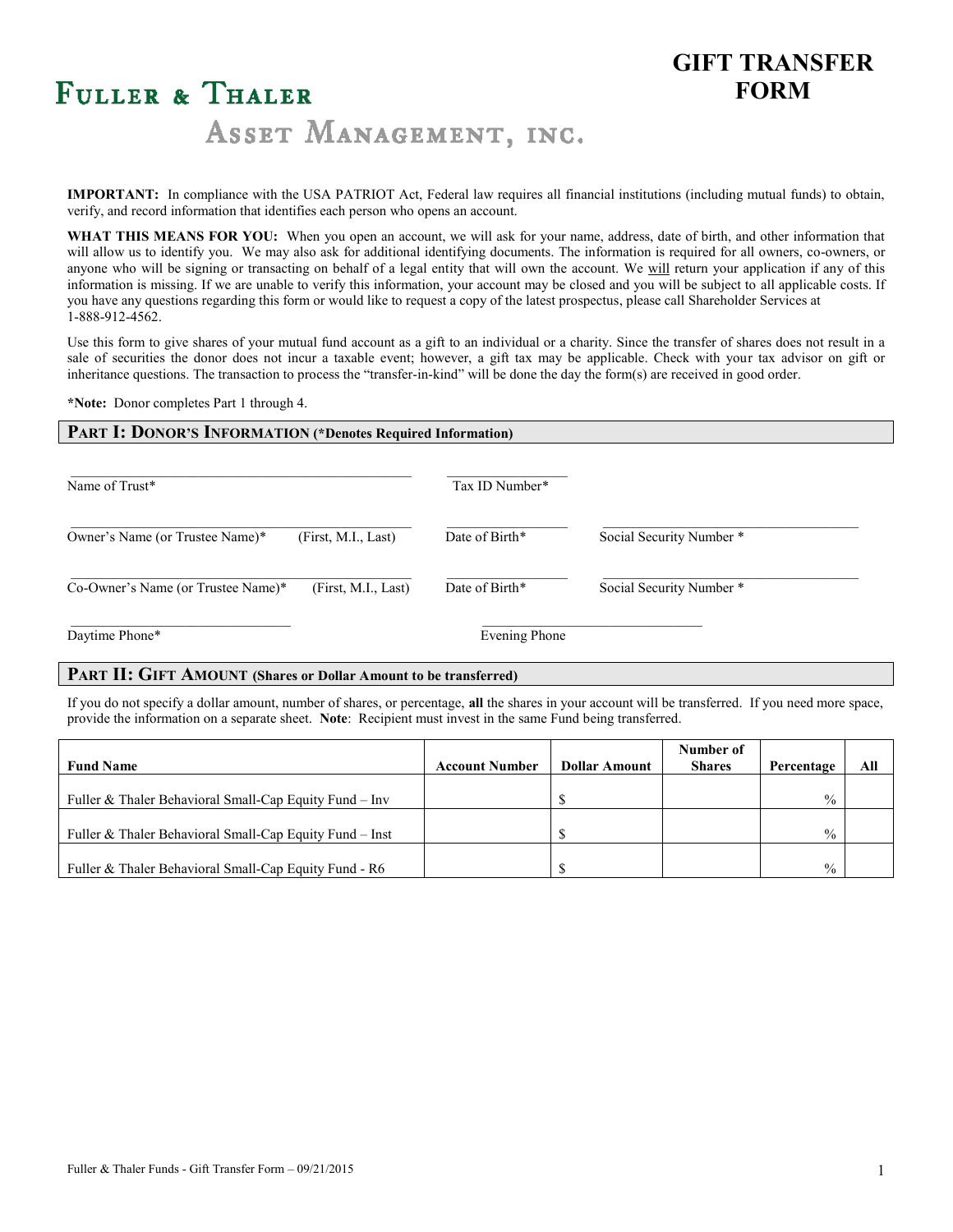#### **PART III: DONOR SIGNATURE(S)**

The account owner(s) listed in Part 1 must authorize this transfer of shares by signing below. (You must obtain a New Technology Medallion Signature Guarantee Stamp for each person(s) signature). If the account is a Trust, Custodial, or Corporate account, please sign in your capacity. If a Corporate account or trust account, also include a copy of your Corporate Resolution or a copy of your trust.

**\*Note:** Please forward the original form with the prospectus to recipient for completion.

Shareholder, Custodian, Trustee, or Authorized Officer\*:

 $X$  Date:

Shareholder, Custodian, Trustee, or Authorized Officer\*:

 $X$  Date:

#### **PART IV: NEW TECHNOLOGY MEDALLION SIGNATURE GUARANTEE STAMP**

I certify that no tax or legal advice has been given to me by the Custodian, Fuller & Thaler Funds, or any agent of either of them, and that all decisions regarding the elections made on this form are my own. I expressly assume responsibility for any adverse consequences which may arise from the election(s) and agree that the Custodian, Fuller & Thaler Funds, and their agents shall in no way be responsible, and shall be indemnified and held harmless, for any tax, legal or other consequences of the election(s) made on this form.

A New Technology Medallion Signature Guarantee Stamp is designed to protect the account from fraud.

The following institutions are acceptable signature guarantors:

- Participants in good standing of the Securities Transfer Agents Medallion Program ("STAMP")
- Commercial banks which are members of the Federal Deposit Insurance Corporation ("FDIC")
- Trust Companies
- Firms which are members of a domestic stock exchange
- Eligible guarantor institutions qualifying under Rule 17Ad-15 of the Securities Exchange Act of 1934, as amended, that are authorized by charger to provide new technology medallion signature guarantees (e.g., credit unions, securities dealers and brokers, clearing agencies and national securities exchanges
- Foreign branches of any of the above

**\*Note:** The Transfer Agent cannot honor guarantees from notaries public, savings and loan associations, or saving banks.

| NEW TECHNOLOGY MEDALLION SIGNATURE<br><b>GUARANTEE STAMP</b> | NEW TECHNOLOGY MEDALLION SIGNATURE<br><b>GUARANTEE STAMP</b> |
|--------------------------------------------------------------|--------------------------------------------------------------|
|                                                              |                                                              |
|                                                              |                                                              |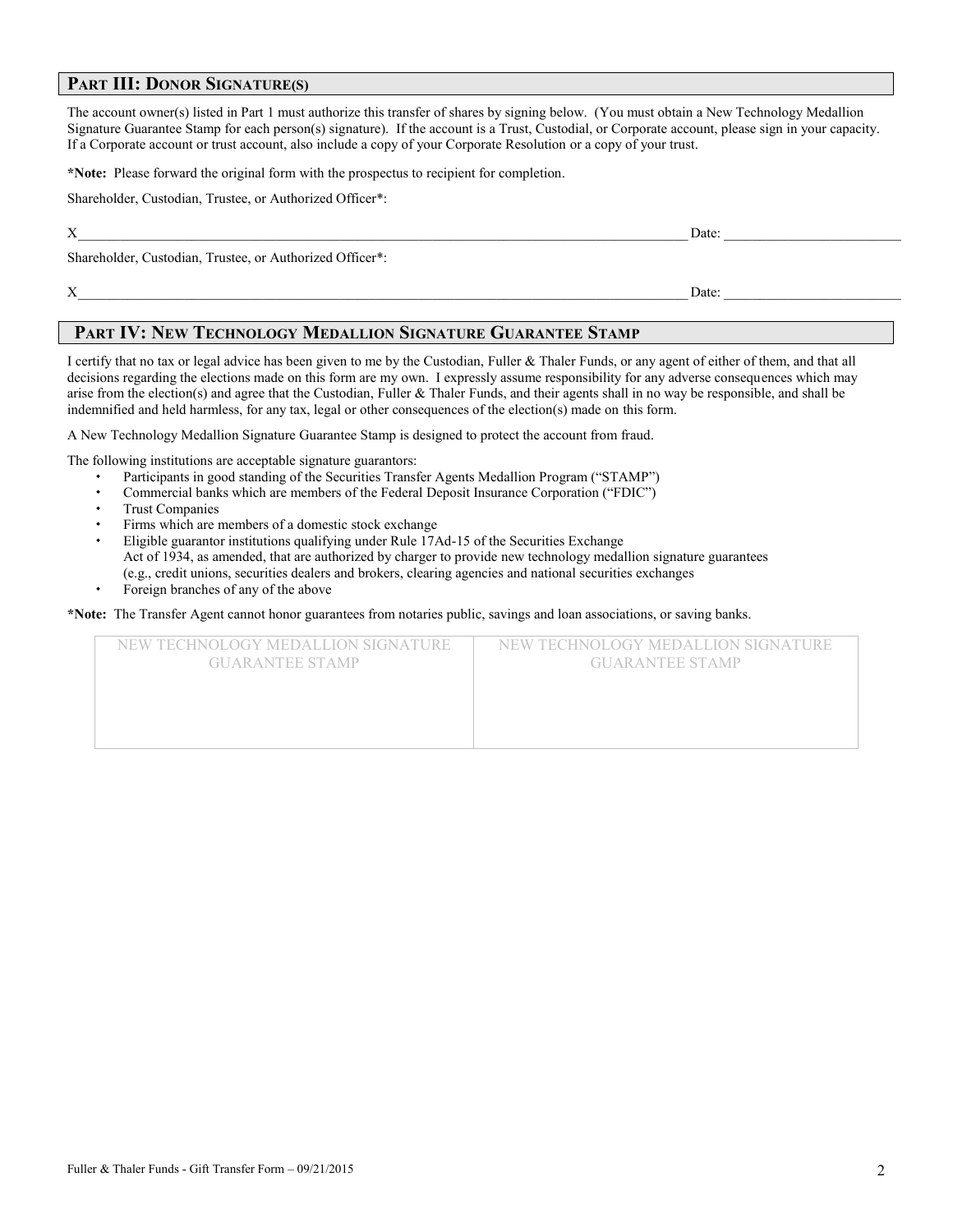|                                |              |                                                   | PART V: RECIPIENT-ACCOUNT YOU WANT SHARES TRANSFERRED TO                                                                                          |
|--------------------------------|--------------|---------------------------------------------------|---------------------------------------------------------------------------------------------------------------------------------------------------|
| Individual                     |              |                                                   |                                                                                                                                                   |
|                                |              | I want to establish a new account                 |                                                                                                                                                   |
|                                |              |                                                   | Existing Account Number:                                                                                                                          |
| Joint                          |              |                                                   | Note: Joint accounts are registered as "Joint Tenants with Rights of Survivorship" unless you indicate otherwise.                                 |
|                                |              | I want to establish a new account                 |                                                                                                                                                   |
|                                |              |                                                   | Existing Account Number:                                                                                                                          |
| Trust<br>and their signatures. |              |                                                   | Note: You must send us a copy of the pages in your trust agreement that show the name of the trust, the trust date, and a listing of all trustees |
|                                |              | I want to establish a new account                 |                                                                                                                                                   |
| ப                              |              |                                                   | Existing Account Number:                                                                                                                          |
|                                |              | Uniform Gifts/Transfers to Minors Act (UGMA/UTMA) |                                                                                                                                                   |
|                                |              | I want to establish a new account                 |                                                                                                                                                   |
|                                |              |                                                   | Existing Account Number:                                                                                                                          |
|                                |              |                                                   | State under the laws of which the gift or transfer is being made.                                                                                 |
| Organization                   |              |                                                   |                                                                                                                                                   |
|                                |              | I want to establish a new account                 |                                                                                                                                                   |
|                                |              |                                                   |                                                                                                                                                   |
|                                |              |                                                   | Check the organization's entity type. Important: You must send us a copy of the documentation required for your entity type specified below.      |
|                                |              | Corporation                                       | Articles of Incorporation, or state-issued charter or Certificate of Good Standing.                                                               |
|                                |              | Foundation                                        | Articles of Incorporation.                                                                                                                        |
|                                |              | Partnership                                       | Partnership.                                                                                                                                      |
|                                |              | Sole Proprietorship                               | Document filed to form the proprietorship.                                                                                                        |
|                                |              | Other                                             | Document filed to form the organization (if a legal entity), or organization bylaws or similar<br>document (if not a legal entity).               |
|                                |              |                                                   | Check one of the following if it describes the organization establishing the account:                                                             |
|                                |              | Broker/Dealer                                     |                                                                                                                                                   |
|                                |              | Mutual Fund                                       |                                                                                                                                                   |
|                                |              | National Bank                                     |                                                                                                                                                   |
|                                | $\mathbf{I}$ | <b>State Regulated Bank</b>                       |                                                                                                                                                   |
|                                |              | Government Agency or Instrumentality              |                                                                                                                                                   |
|                                |              |                                                   | Publicly Traded on the Nasdaq (except small cap issues), NYSE or AMEX                                                                             |
|                                |              |                                                   |                                                                                                                                                   |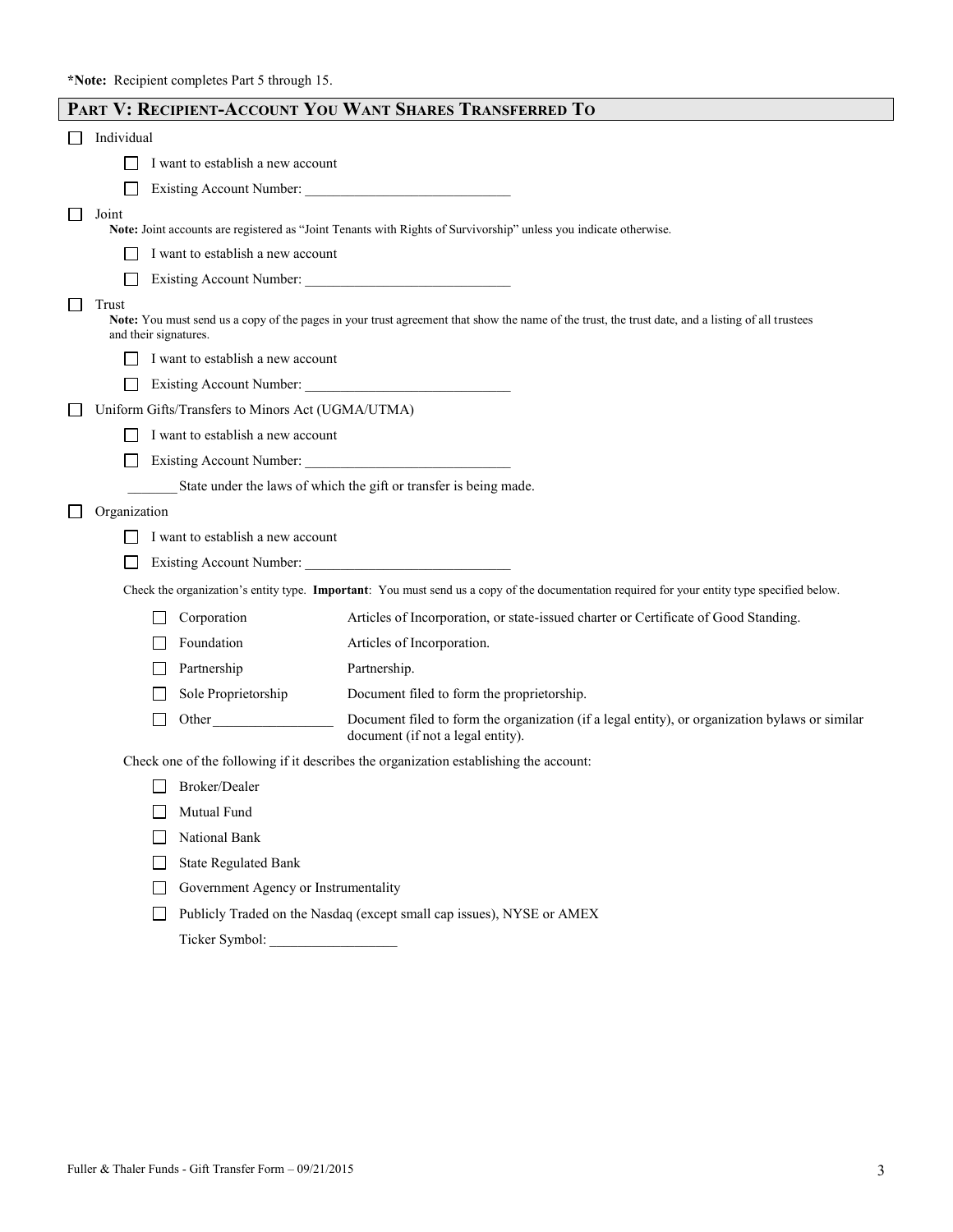#### **PART VI: RECIPIENT INFORMATION**

Please list all individuals who will have authority to open and/or transact business for this account on behalf of the legal entity in whose name this account will be registered. You must provide the following information for each person listed on the account: Each individual's full name, date of birth, personal Taxpayer Identification Number (TIN), and physical residential address (a Post Office box is not acceptable).

**\*Note:** If shares are being transferred to an existing account and no registration information is changing (i.e., no new owners are being added), skip to Section 8.

| Date of Birth*                                                         | Social Security Number *                                                                                                                         |                      | Employer Identification Number* |           |
|------------------------------------------------------------------------|--------------------------------------------------------------------------------------------------------------------------------------------------|----------------------|---------------------------------|-----------|
| Street Address (Physical Address)*                                     | Apt $#$                                                                                                                                          | $City*$              | State*                          | Zip Code* |
| Mailing Address (if different than above)                              | Apt#                                                                                                                                             | City                 | State                           | Zip Code  |
| Daytime Phone*                                                         |                                                                                                                                                  | <b>Evening Phone</b> |                                 |           |
| PART VII: ADDITIONAL RECIPIENT INFORMATION                             |                                                                                                                                                  |                      |                                 |           |
|                                                                        |                                                                                                                                                  |                      |                                 |           |
| Date of Birth*                                                         | Name of Individual, Minor, Agent, Co-Trustee, or Organization Representative*<br>Social Security Number *                                        | (First, M.I., Last)  |                                 |           |
| Street Address (Physical Address)*                                     | Apt $#$                                                                                                                                          | $City*$              | State*                          | Zip Code* |
| Daytime Phone*                                                         |                                                                                                                                                  | <b>Evening Phone</b> |                                 |           |
|                                                                        | PART VIII: DISTRIBUTION OPTIONS FOR INCOME DIVIDENDS AND CAPITAL GAINS                                                                           |                      |                                 |           |
| Your choices will apply to all fund accounts opened through this form. | Check one option for dividends and one for capital gains. If nothing is checked, all distributions will be reinvested in additional fund shares. |                      |                                 |           |

| <b>Dividends</b>                                  | <b>Short-Term Capital Gains</b>                   | <b>Long-Term Capital Gains</b>                    |
|---------------------------------------------------|---------------------------------------------------|---------------------------------------------------|
| $\Box$ Reinvest                                   | Reinvest                                          | $\Box$ Reinvest                                   |
| $\Box$ Pay in CASH to my address of record        | $\Box$ Pay in CASH to my address of record        | □ Pay in CASH to my address of record             |
| $\Box$ Automatically deposit into my bank         | $\Box$ Automatically deposit into my bank         | $\Box$ Automatically deposit into my bank         |
| account (complete bank account <i>Part XIII</i> ) | account (complete bank account <i>Part XIII</i> ) | account (complete bank account <i>Part XIII</i> ) |
|                                                   |                                                   |                                                   |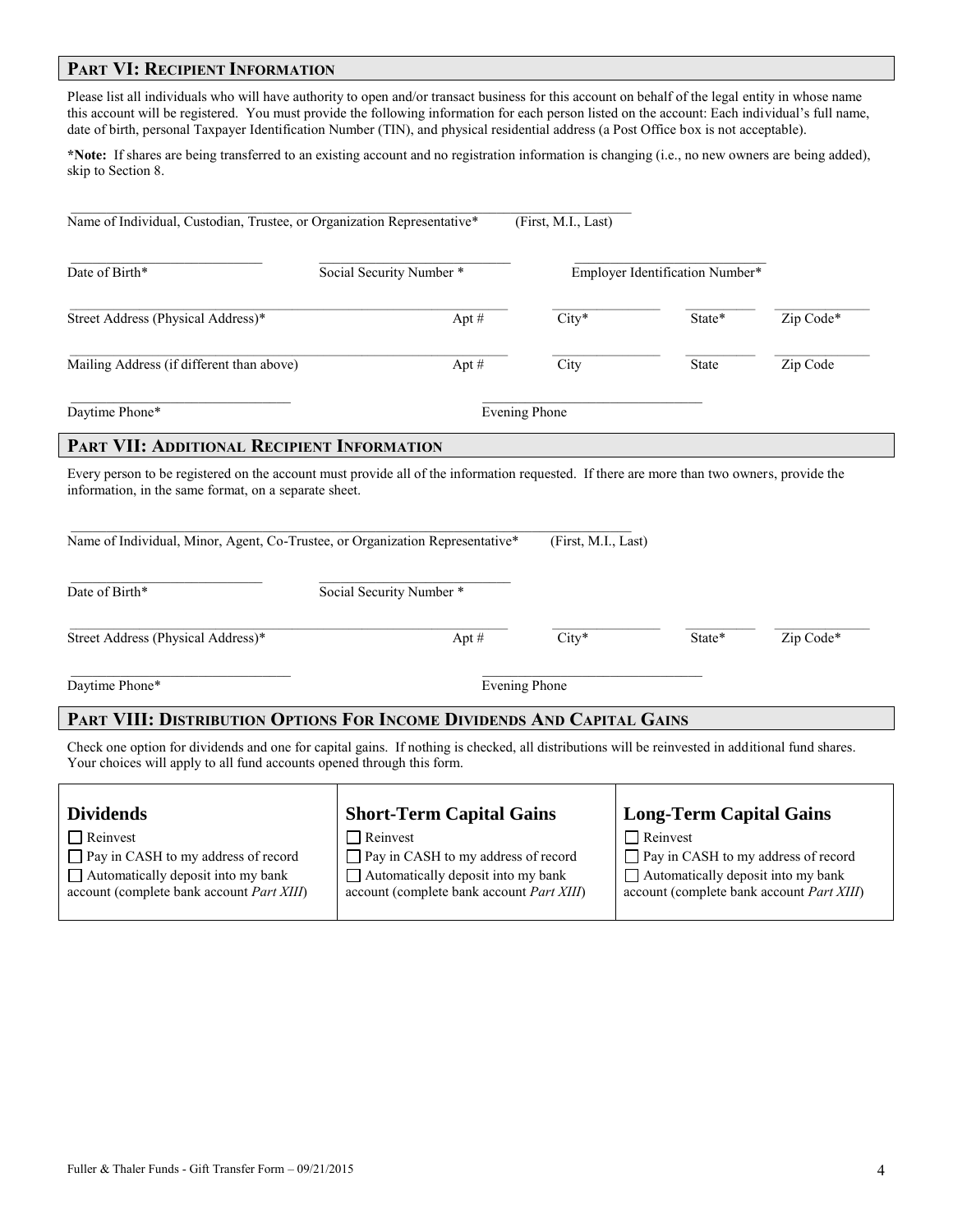#### **PART IX: REDUCED SALES CHARGE**

**Rights of Accumulation-** I qualify for the Right of Accumulation privilege based on existing accounts owned by my immediate family (my own, spouse and dependent children under 21). Listed below are the fund and account numbers of the accounts that should be combined with this new account.

**Letter of Intent-** To qualify for a reduced sales charge, I agree to the Letter of Intent, including the escrow agreement, as described in the prospectus and statement of additional information. Although I am not obligated, it is my intention to invest the following amount within the next 13-months:

| $\Box$ \$50,000 |  | $\Box$ \$100,000 $\Box$ \$250,000 $\Box$ \$500,000 | $\Box$ \$1,000,000 |
|-----------------|--|----------------------------------------------------|--------------------|
|                 |  |                                                    |                    |

Listed below are the fund and account numbers for existing accounts to be applied toward the Letter of Intent:

**\*Note:** If the amount indicated in the Letter of Intent is not invested within 13 months, regular sales charge rates will apply to shares purchased and any difference in the sales charge owed versus the sales charge previously paid will be deducted from escrowed shares. Please refer to the Prospectus for terms and conditions.

Process the enclosed purchase for NAV purchases. I certify that this account is eligible to purchase shares at NAV according to the terms set forth in the fund prospectus, and I have completed the Net Asset Value Form.

#### **PART X: TELEPHONE TRANSACTION PRIVILEGES**

*The completion of this section is OPTIONAL.*

Telephone instructions may be provided by any registered owner or the broker/dealer of record. Telephone requests for investments or withdrawals can be made on any day the Fund(s) are open for business. Requests must be received by the close of trading of the NYSE, normally 4 p.m. (Eastern) (Redemption proceeds of shares purchased by check are not available until payments for those shares are collectible. This may take up to fifteen (15) calendar days.) To allow for on demand telephone investments or withdrawals by transferring money directly between your mutual fund and your bank account via ACH (Automated Clearing House) please *Complete Bank Account Information Part XIII.* 

Your account automatically includes telephone redemption privileges. In the case of telephone redemptions, a check will be mailed to the address and owners listed on your account, unless instructed to go via ACH to the bank information provided in *Part XIII*.

Please check the box below if you **DO NOT** want these privileges.

 $\Box$  By checking this box, you DO NOT authorize Fuller & Thaler Funds to accept and act upon telephone instructions from any registered owner or the broker/dealer of record for the redemption of shares.

#### **PART XI: SYSTEMATIC INVESTMENT PROGRAM**

*The completion of this section is OPTIONAL.*

**Systematic Investment Program** - This option provides an automatic investment into your mutual fund(s) by transferring money directly from your bank account via ACH\* (Automated Clearing House) on a scheduled basis. Automatic investment plan must be established with a \$100 minimum. Please refer to the fund prospectus for other account restrictions. Please provide all of your bank account information **AND** attach a voided check or deposit slip where requested in *Part XIII*. \*Redemption proceeds of fund shares purchased via ACH are not available for a period of fifteen (15) calendar days.

I authorize Fuller & Thaler Funds to initiate investments into my mutual fund account according to the following frequency:

|                |                 |                  |                |                 | △ Annually △ Semi-Annually △ Quarterly △ Twice Each Month △ Monthly △ Other (Check months below) |  |
|----------------|-----------------|------------------|----------------|-----------------|--------------------------------------------------------------------------------------------------|--|
| $\Box$ January | $\Box$ February | March            | $\Box$ April   | $\Box$ May      | I June                                                                                           |  |
| $\Box$ July    | $\Box$ August   | $\Box$ September | $\Box$ October | $\Box$ November | □ December                                                                                       |  |
| Fund           |                 |                  | Amount \$      |                 | Day of Month $(1st, 15th, etc.)$                                                                 |  |
| Fund           |                 |                  | Amount \$      |                 | Day of Month $(1st, 15th, etc.)$                                                                 |  |
| Fund           |                 |                  | Amount \$      |                 | Day of Month $(1st, 15th, etc.)$                                                                 |  |

\*Redemption proceeds of fund shares purchased via ACH are not available for a period of fifteen (15) calendar days.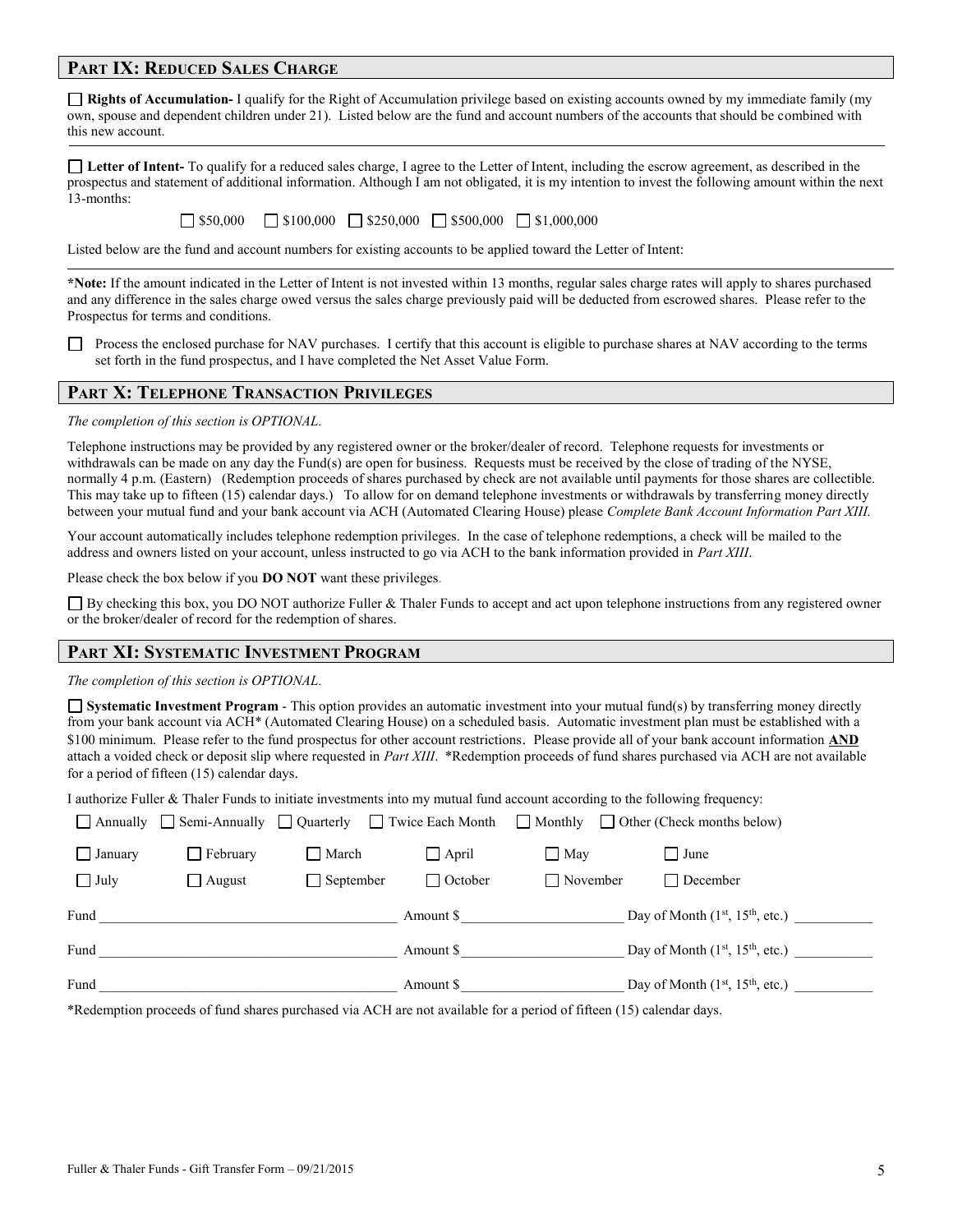## **PART XII: SYSTEMATIC WITHDRAWAL PROGRAM**

|                         | The completion of this section is OPTIONAL.                |                                   |                                                                  |                                                                                                                      |                                                                                                                                                                                                                                                                                       |  |
|-------------------------|------------------------------------------------------------|-----------------------------------|------------------------------------------------------------------|----------------------------------------------------------------------------------------------------------------------|---------------------------------------------------------------------------------------------------------------------------------------------------------------------------------------------------------------------------------------------------------------------------------------|--|
|                         |                                                            |                                   |                                                                  | provide all of your bank account information AND attach a voided check or deposit slip where requested in Part XIII. | Systematic Withdrawal Program - This option provides an automatic withdrawal of money from your mutual fund(s). Money can be sent to<br>your address of record or transferred to your bank account via ACH (Automated Clearing House). For transfers sent to your bank account please |  |
|                         | Systematic Withdrawal Program to Address of Record         |                                   |                                                                  |                                                                                                                      |                                                                                                                                                                                                                                                                                       |  |
|                         | Systematic Withdrawal Program via ACH (complete Part XIII) |                                   |                                                                  |                                                                                                                      |                                                                                                                                                                                                                                                                                       |  |
|                         |                                                            |                                   |                                                                  |                                                                                                                      | I authorize Fuller & Thaler Funds to initiate withdrawals from my mutual fund account according to the following frequency:                                                                                                                                                           |  |
|                         |                                                            |                                   |                                                                  |                                                                                                                      | $\Box$ Annually $\Box$ Semi-Annually $\Box$ Quarterly $\Box$ Twice Each Month $\Box$ Monthly $\Box$ Other (Check months below)                                                                                                                                                        |  |
| $\Box$ January          | $\Box$ February                                            | March                             | $\Box$ April                                                     | $\Box$ May                                                                                                           | $\Box$ June                                                                                                                                                                                                                                                                           |  |
| $\Box$ July             | $\Box$ August                                              | $\Box$ September                  | $\Box$ October                                                   | $\Box$ November                                                                                                      | $\Box$ December                                                                                                                                                                                                                                                                       |  |
|                         |                                                            |                                   |                                                                  |                                                                                                                      |                                                                                                                                                                                                                                                                                       |  |
|                         |                                                            |                                   |                                                                  |                                                                                                                      |                                                                                                                                                                                                                                                                                       |  |
|                         |                                                            |                                   |                                                                  |                                                                                                                      |                                                                                                                                                                                                                                                                                       |  |
|                         | PART XIII: BANK ACCOUNT INFORMATION                        |                                   |                                                                  |                                                                                                                      |                                                                                                                                                                                                                                                                                       |  |
|                         |                                                            |                                   |                                                                  |                                                                                                                      |                                                                                                                                                                                                                                                                                       |  |
| <b>Bank Name</b>        |                                                            |                                   |                                                                  | <b>Bank Phone Number</b>                                                                                             |                                                                                                                                                                                                                                                                                       |  |
|                         |                                                            |                                   |                                                                  |                                                                                                                      |                                                                                                                                                                                                                                                                                       |  |
| <b>Bank Address</b>     |                                                            |                                   |                                                                  | <b>ABA Routing Number</b>                                                                                            |                                                                                                                                                                                                                                                                                       |  |
|                         |                                                            |                                   |                                                                  |                                                                                                                      |                                                                                                                                                                                                                                                                                       |  |
| City                    |                                                            |                                   |                                                                  | State                                                                                                                | Zip                                                                                                                                                                                                                                                                                   |  |
| Name(s) on Bank Account |                                                            |                                   |                                                                  | <b>Bank Account Number</b>                                                                                           |                                                                                                                                                                                                                                                                                       |  |
| Account Type:           | $\Box$ Checking                                            | $\Box$ Savings                    |                                                                  |                                                                                                                      |                                                                                                                                                                                                                                                                                       |  |
|                         |                                                            |                                   |                                                                  |                                                                                                                      |                                                                                                                                                                                                                                                                                       |  |
|                         | John and Jane Doe<br>123 Any Street<br>Anytown, USA 12345  |                                   | Date                                                             |                                                                                                                      | 1003                                                                                                                                                                                                                                                                                  |  |
|                         | PAY TO THE                                                 |                                   |                                                                  |                                                                                                                      |                                                                                                                                                                                                                                                                                       |  |
|                         | ORDER OF                                                   |                                   | Tape your voided check or preprinted<br>deposit slip here.       | S                                                                                                                    | <b>DOLLARS</b>                                                                                                                                                                                                                                                                        |  |
|                         | <b>BANK NAME</b><br><b>BANK ADDRESS</b>                    |                                   | Please do not use staples to attach it.                          |                                                                                                                      |                                                                                                                                                                                                                                                                                       |  |
|                         |                                                            |                                   | MEMO <b>ACCEPTED ACCEPTED ACCEPTANCE OF ACCEPTANCE OF ACCEPT</b> |                                                                                                                      |                                                                                                                                                                                                                                                                                       |  |
|                         |                                                            | 0: 123456789: 0012345678900: 1003 |                                                                  |                                                                                                                      |                                                                                                                                                                                                                                                                                       |  |
|                         |                                                            |                                   |                                                                  |                                                                                                                      |                                                                                                                                                                                                                                                                                       |  |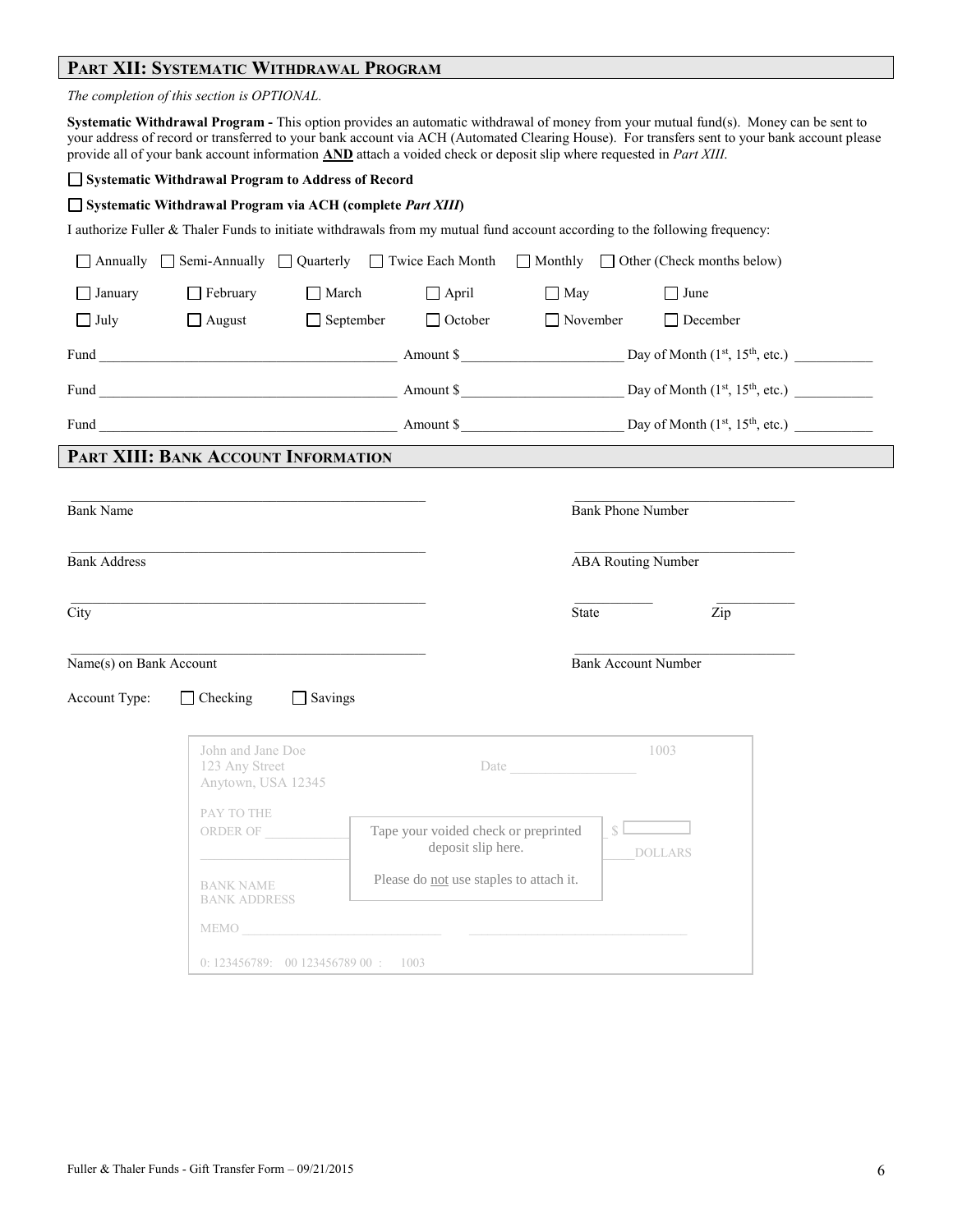#### **PART XIV: DISPOSITION OF NEW SHARES**

| The completion of this section is REQUIRED.                                                                                                 |
|---------------------------------------------------------------------------------------------------------------------------------------------|
| Hold shares on deposit until further notice.<br>$\mathsf{L}$                                                                                |
| Redeem shares as indicated below and send check to the address of record.<br>$\mathbf{I}$                                                   |
| Redeem dollars: \$                                                                                                                          |
| Redeem shares:                                                                                                                              |
| Redeem all shares                                                                                                                           |
| PART XV: RECIPIENT SIGNATURE(S)                                                                                                             |
| The completion of this section is REQUIRED.                                                                                                 |
| De similar this famo. I samerous and common that (a) I am af land and in mer state of scribure and coide to monthere shower af the Dond and |

By signing this form, I represent and warrant that: (a) I am of legal age in my state of residence and wish to purchase shares of the Fund as described in the current Prospectus; and (b) I have the full right, power and authority to invest in the Fund; and (c) I have received a current Prospectus of the Fund and agree to be bound by its terms; and (d) I understand that no certificates will be issued and that my confirmation statement will be evidence of my ownership of fund shares.

**Under penalties of perjury, I certify that: (1) the number shown on this form is my correct taxpayer identification number, and (2) I am not subject to backup withholding because: (i) I am exempt from backup withholding, or (ii) I have not been notified by the Internal Revenue Service (IRS) that I am subject to backup withholding as a result of a failure to report all interest or dividends, or (iii) the IRS has notified me that I am no longer subject to backup withholding, and (3) I am a U.S. citizen.**

**Certification Instructions**. You must cross out item 2 above if you have been notified by the IRS that you are currently subject to backup withholding because you have failed to report all interest and dividends on your tax return. For real estate transactions, item 2 does not apply. For mortgage interest paid, acquisition or abandonment of secured property, cancellation of debt, contributions to an individual retirement arrangement (IRA), and generally, payments other than interest and dividend, you are not required to sign the Certification, but you must provide your correct TIN. (See IRS Form W-9, which is available from the Fund, for more information).

Persons signing as representatives or fiduciaries of corporations, partnerships, trusts or other organizations are certifying that each person listed below are authorized to effect securities transactions on behalf of the Investor (alternatively, the secretary or designated officer of the organization must certify the authority of the persons signing on the space provided below).

Shareholder, Custodian, Trustee, or Authorized Officer\*:

| X                                                        | Date: |  |
|----------------------------------------------------------|-------|--|
| Shareholder, Custodian, Trustee, or Authorized Officer*: |       |  |
| X                                                        | Date: |  |

\*Note: All account owners and authorized signers must sign above.

#### **PART XVI: NEW TECHNOLOGY MEDALLION SIGNATURE GUARANTEE STAMP**

You will need to have your signature(s) Medallion Signature Guaranteed if the value of the redemption exceeds \$25,000.

A New Technology Medallion Signature Guarantee Stamp is designed to protect the account from fraud.

The following institutions are acceptable signature guarantors:

- Participants in good standing of the Securities Transfer Agents Medallion Program ("STAMP")
- Commercial banks which are members of the Federal Deposit Insurance Corporation ("FDIC")
- Trust Companies
- Firms which are members of a domestic stock exchange
- Eligible guarantor institutions qualifying under Rule 17Ad-15 of the Securities Exchange Act of 1934, as amended, that are authorized by charger to provide new technology medallion signature guarantees (e.g., credit unions, securities dealers and brokers, clearing agencies and national securities exchanges
- Foreign branches of any of the above

**\*Note:** The Transfer Agent cannot honor guarantees from notaries public, savings and loan associations, or saving banks.

| NEW TECHNOLOGY MEDALLION SIGNATURE<br><b>GUARANTEE STAMP</b> | NEW TECHNOLOGY MEDALLION SIGNATURE<br><b>GUARANTEE STAMP</b> |
|--------------------------------------------------------------|--------------------------------------------------------------|
|                                                              |                                                              |
|                                                              |                                                              |